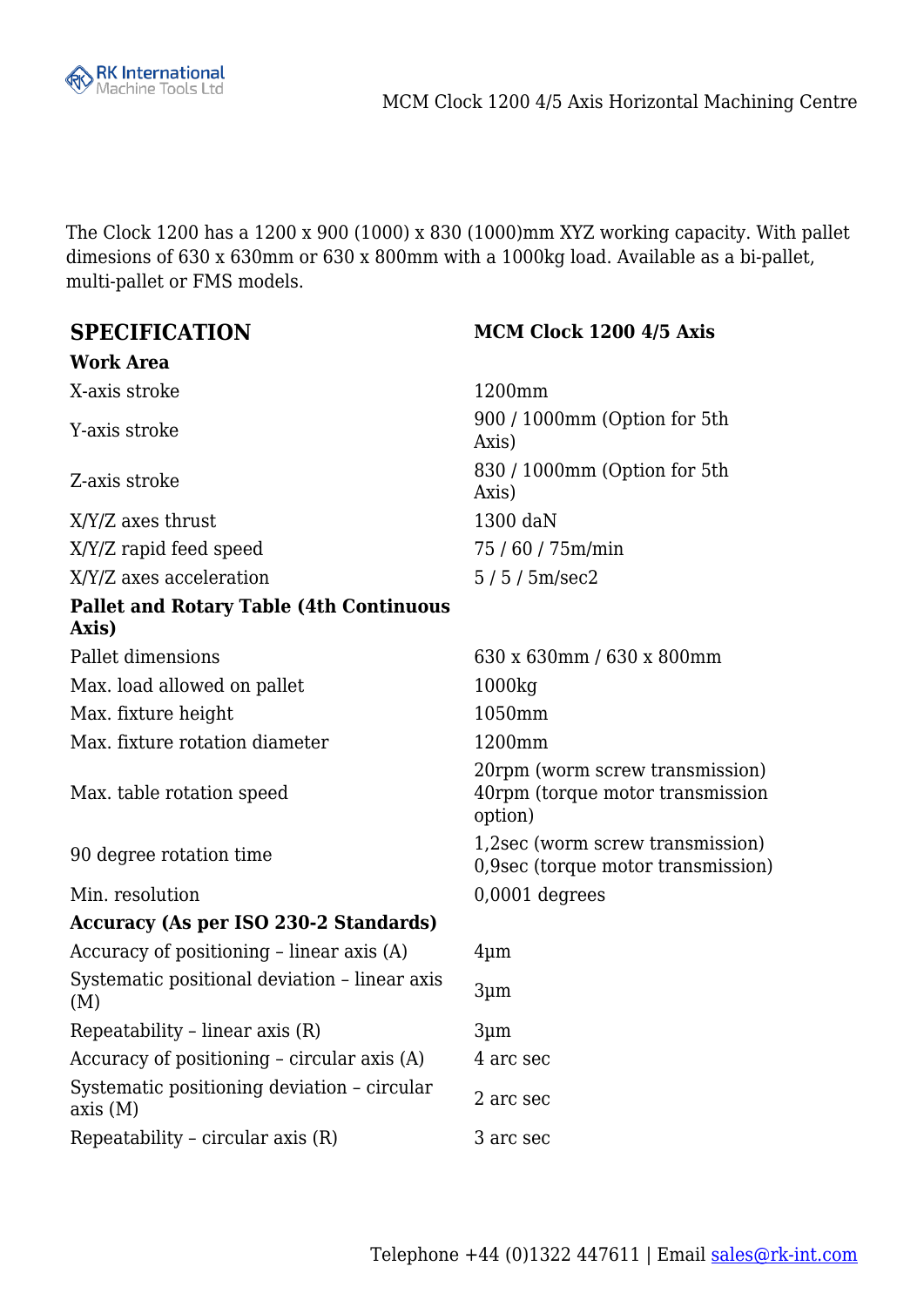

# **Spindle**

| Tool taper                     | HSK 100 / ISO50                                                                                  |
|--------------------------------|--------------------------------------------------------------------------------------------------|
| Max. speed (standard version)  | 10,000rpm (HSK 100) /<br>10,000rpm (ISO50)                                                       |
| Max. power (standard version)  | 70kW                                                                                             |
| Max. torque (standard version) | 418Nm                                                                                            |
| Accessories included           | Variable preloading bearings                                                                     |
| Tool taper                     | <b>HSK 63 / ISO40</b>                                                                            |
| Max. speed (standard version)  | 15,000rpm (HSK 100) /<br>10,000rpm (ISO50)                                                       |
| Max. power (standard version)  | 36kW                                                                                             |
| Max. torque upto (Nm)          | 214Nm                                                                                            |
| Accessories included           | Variable preloading bearings                                                                     |
| <b>Optional Versions</b>       | HSK 63 / HSK 100 / ISO50                                                                         |
| Max. speed upto                | 30,000rpm (HSK 63) /<br>18,000rpm (HSK 100)                                                      |
| Max. power upto                | 74kW (for HSK 63 spindle at<br>30,000rpm)<br>91kW (for ISO50 / HSK 100 spindle<br>at 10,000rpm)  |
| Max. torque upto               | 55Nm (for HSK 63 spindle at<br>30,000rpm)<br>633Nm (for ISO50 / HSK 100<br>spindle at 10,000rpm) |

MCM Clock 1200 4/5 Axis Horizontal Machining Centre

# **Tool Magazine**

| Type                                      | Modular rack with tool movement<br>system and exchange arm |          |
|-------------------------------------------|------------------------------------------------------------|----------|
| Tool taper                                | HSK 100 / ISO50 HSK 63 / ISO40                             |          |
| Number of tools (standard version)        | 80                                                         | 100      |
| Number of tools (optional version - upto) | 199-399-599                                                | 340-645  |
| Tool mass                                 | 30 <sub>kq</sub>                                           | 12kg     |
| Max. length                               | 500mm                                                      | $400$ mm |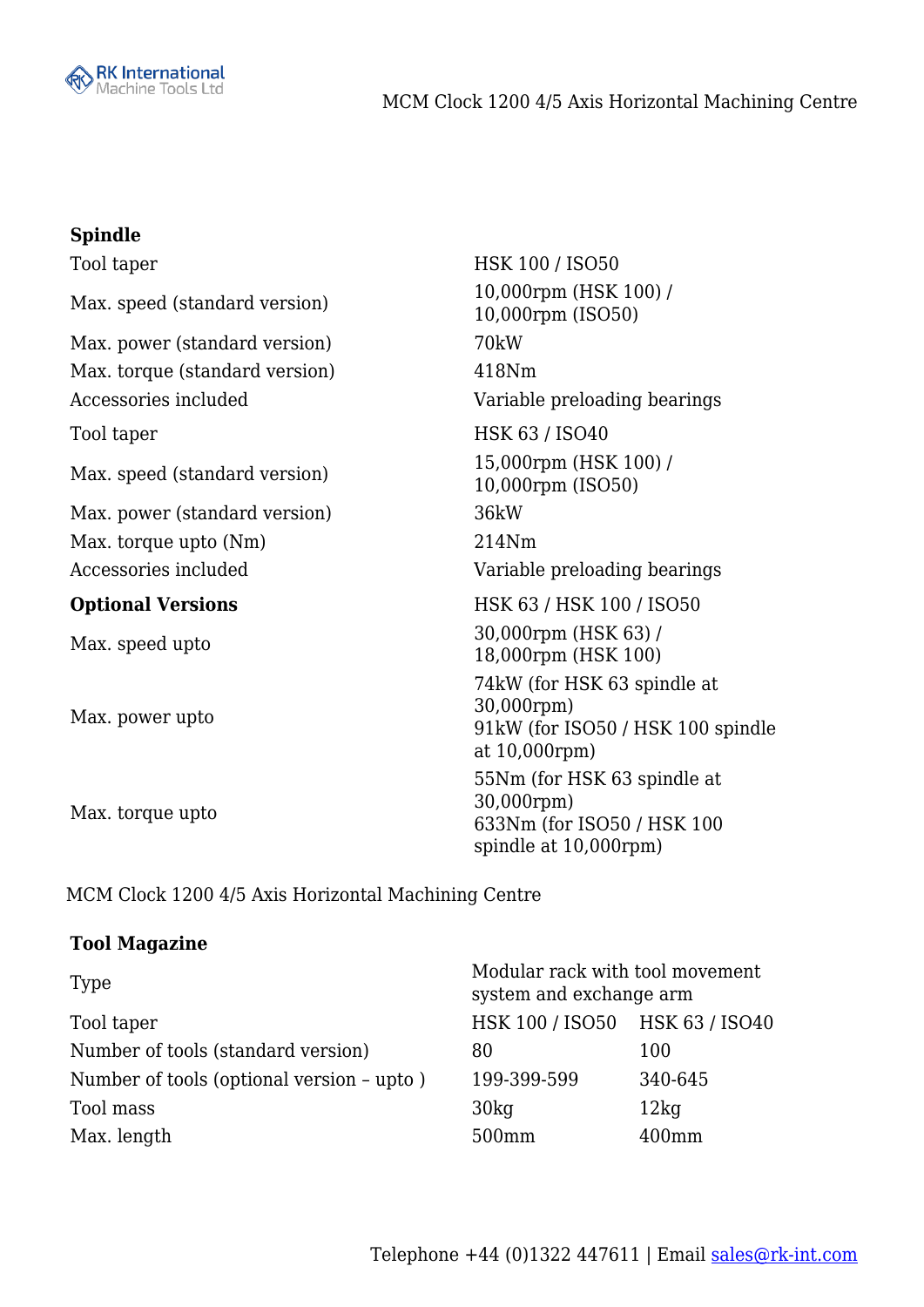

Max. diameter 340mm 200mm

Tool changing time  $\frac{2 \sec (\text{HSK } 100)}{2 \text{ Fesc } (\text{ISCS } 2)}$ 2,5sec (ISO50) 1,5 sec (HSK63) 2 sec (ISO40)

## **Rototilting Table Unit (4th + 5th Continuous Axes) Option as an alternative to the Rotary Table Unit**

| Pallet dimensions                             | 630 x 630mm                                                                                                 |
|-----------------------------------------------|-------------------------------------------------------------------------------------------------------------|
| Max. load allowed on the pallet               | 700 <sub>kg</sub>                                                                                           |
| Max. equipment height                         | 770mm                                                                                                       |
| Max, tool rotation diameter                   | 900mm                                                                                                       |
| A-axis tilting angle                          | 140 degrees $(+35 / -105)$                                                                                  |
| Max. A axis (tilting) speed                   | 25rpm                                                                                                       |
| A-axis 90 Degrees rotation time               | $1,2 \text{ sec}$                                                                                           |
| A-axis min. resolution                        | 0,0001 degrees                                                                                              |
| Max. B axis (Table) speed                     | 25rpm                                                                                                       |
| B-axis 90 Degrees rotation time               | 1 sec                                                                                                       |
| B-axis min. resolution                        | $0,0001$ degrees                                                                                            |
| <b>Coolant Treatment Unit (Basic Version)</b> |                                                                                                             |
| Chip conveyor type                            | Scrapping type                                                                                              |
| Total tank capacity                           | 1100 litres                                                                                                 |
| Filter type                                   | Self cleaning (40 microns)                                                                                  |
| Standard low pressure system                  |                                                                                                             |
| Flow rate                                     | 200 litres/min (to be divided<br>into the various machine<br>functions with PLC managed<br>solenoid valves) |
| Pressure                                      | 2 bar                                                                                                       |
| Standard high pressure system                 |                                                                                                             |
| Flow rate                                     | 28 litres/min                                                                                               |
| Pressure                                      | 20 <sub>bar</sub>                                                                                           |
| <b>CNC Controls</b>                           | Fanuc 31iB5                                                                                                 |
|                                               | Siemens 840D SL                                                                                             |